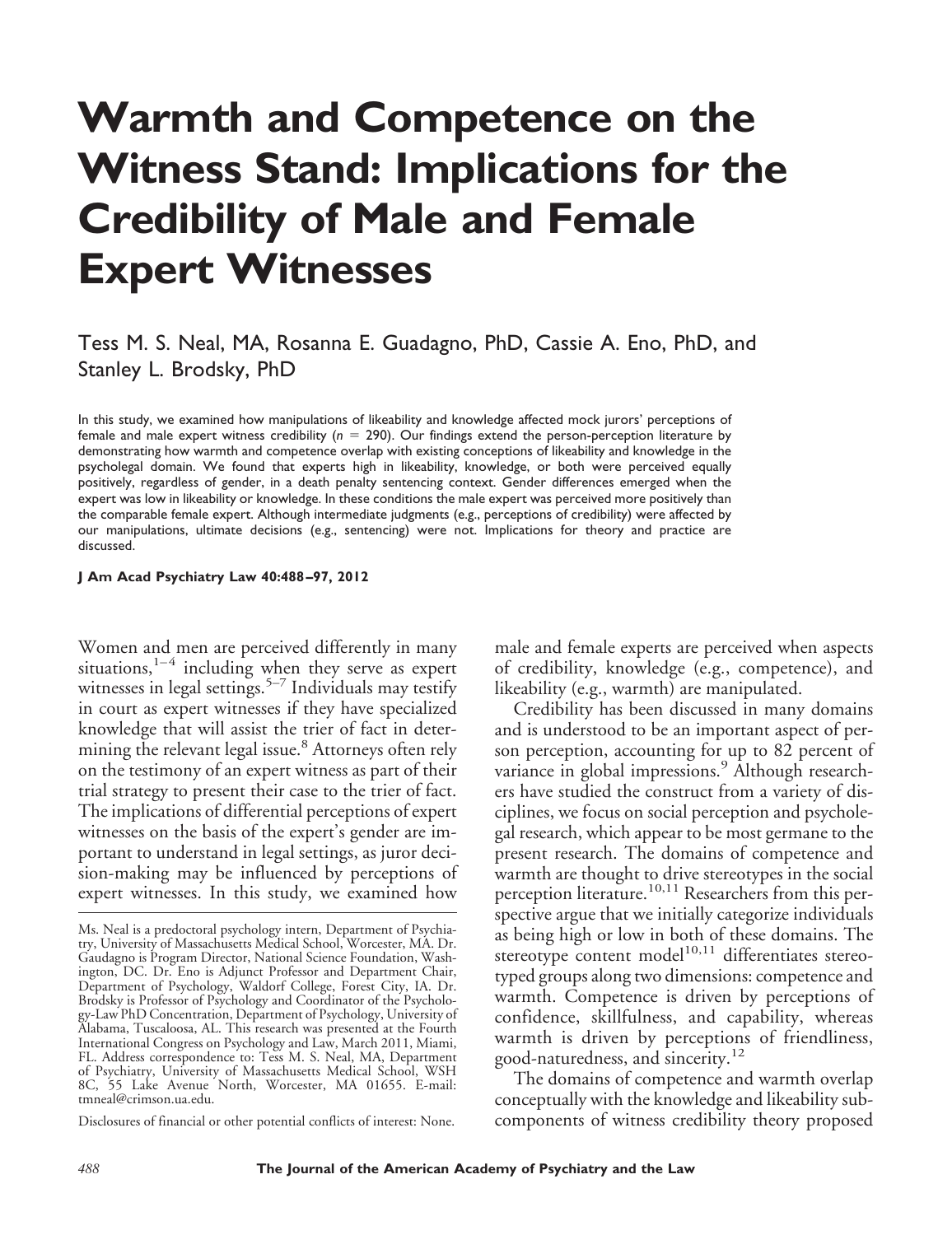by Brodsky *et al*. <sup>13</sup> They conceptualized four domains of witness credibility: knowledge, likeability, trustworthiness, and confidence. Relevant to the present investigation, conceptions of competence and warmth converge with two domains in this model: knowledge (i.e., competence) and likeability (i.e., warmth).

## **Warmth and Competence Stereotypes**

According to the stereotype content model (SCM), the dimensions of warmth and competence result in four different patterns of stereotypes based on combinations of warmth (high/low) and competence (high/low).<sup>10,11</sup> People perceived as both warm and competent elicit uniformly positive emotions and behavior, whereas people perceived as lacking warmth and competence elicit uniform negativity.<sup>14</sup> People perceived as high on one dimension but low on the other elicit reliably ambivalent affective and behavioral responses.<sup>14</sup> For example, people perceived as high on competence but low on warmth elicit envy and competitive behavior, and people low on competence but high on warmth elicit pity and neglect.<sup>14,15</sup> The SCM has been validated in several different countries and cultures; in fact, its authors present it as a pancultural tool for predicting group stereotypes.<sup>12</sup>

## **Gender Role Expectations and Perceptions**

According to social role theory, normative expectations for behavior differ for men and women.<sup>16</sup> Women are generally expected to be more warm and communal than men. They are thought to be more emotionally expressive, interpersonally sensitive, and concerned about others. Men are generally expected to be more competent and agentic than women. For instance, men are expected to be more controlling, independent, and assertive.<sup>3,16,17</sup>

Research combining social role theory with the SCM has found that women risk being negatively perceived more than men if social roles are violated. Few studies to date have revealed contexts in which women are perceived as high in both warmth and competence, possibly due to the restrictions of social roles. Women essentially have the choice to be perceived as warm but incompetent<sup>18-22</sup> or as competent but cold.<sup>18,21–23</sup> However, many men are perceived as both competent and warm. For example,

working men who become fathers maintain perceived competence, but also gain perceived warmth, reaping the social benefits of eliciting universal positive reactions from others.<sup>14,17</sup> Working women who become mothers do not gain perceived warmth after having children and in fact lose perceived competence.<sup>17</sup>

Although women perceived as high in both competence and warmth appear to be rare, Guadagno *et al.* (manuscript submitted) found one situation in which women are rated as high in both domains: women successful in politics who are perceived as nurturing mothers with supportive husbands (e.g., women like those represented by Sarah Palin's public persona, the hockey mom). Across time and geographic region, these authors found that the hockey mom was perceived as warm and competent, but only when she was presented as a politician. Thus, these findings may indicate that women actually may have more pathways than men do to being regarded as credible. Women can potentially be successful in three of the four combinations of warmth and competence (e.g., cold/competent, warm/incompetent, and warm/competent). It may be the case that men can be successful in only two of the four combinations (e.g., cold/competent and warm/competent). That is, men who are viewed as incompetent may stand little chance to be viewed as credible, whereas women who are seen as incompetent may still have a chance to be regarded as credible. One goal of the present investigation was to see how these findings generalize to women in the courtroom by assessing the factors that affect perceptions of credibility among female and male expert witnesses.

One recent study conducted on expert witnesses<sup>6</sup> provides some support for these assertions. The researchers compared the credibility of male and female expert witnesses while manipulating levels of eye contact the witnesses made with the attorney and jury. The results indicated that female experts were credible regardless of their eye contact level, whereas men were credible only if they maintained assertive (high) eye contact. These findings suggest men must be regarded as competent to enhance perceptions of credibility, but that women might be thought of as credible when they are competent or warm.

## **The Current Study**

The purpose of the current study was to extend the literature by examining how female and male experts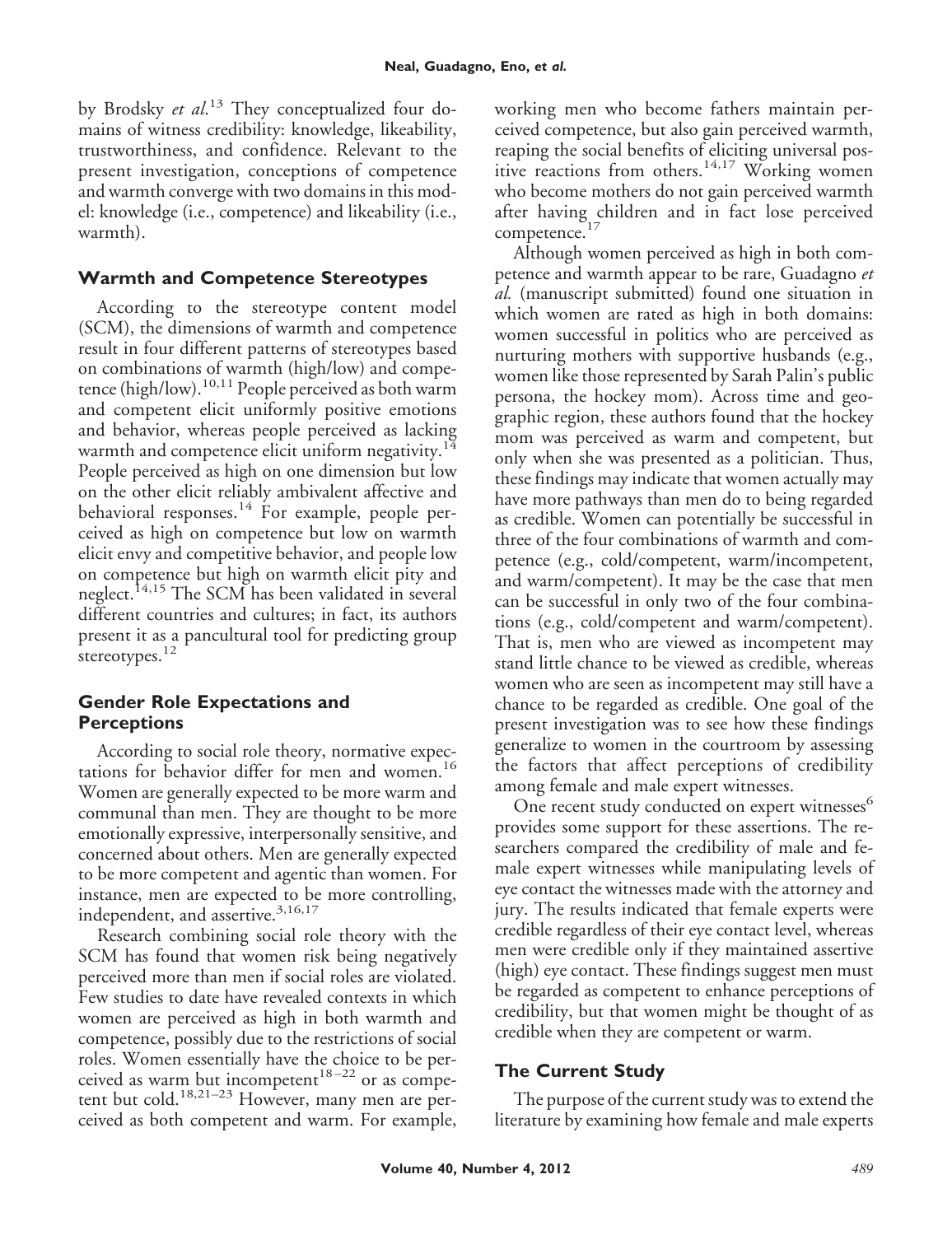are perceived when their likeability (i.e., warmth) and knowledge (i.e., competence) are manipulated. We use the terms likeability and knowledge because they have been established in the mental health-law literature<sup>6,13,24,25</sup>; however, the evidence just reviewed suggests that they overlap conceptually with the warmth and competence domains in the social psychology literature and we present them as related constructs.

#### *Likeability*

We defined likeability as the degree to which an expert is friendly, respectful, kind, well mannered, and pleasant.<sup>13,25</sup> This operational definition was drawn from a variety of sources and focused on behaviors that could be manipulated in the context of testimony. These were our specific, manipulated conceptions of high and low likeability:

## *High Likeability*

Highly likeable behavior consisted of the following components: consistent use of we or us when discussing members of the scientific community or humanity as a whole,<sup>26</sup> moderate levels of smiling,<sup>27</sup> modest statements and conclusions (e.g., relatively certain or, "we do not know everything there is to know in psychology"),<sup>28</sup> consistent eye contact with lawyer and jury, $29$  informal speech (i.e., little use of technical jargon and use of names),<sup>30</sup> and a selfeffacing presentation style. $31$ 

## *Low Likeability*

The behavior of experts with low likeability was made up of these elements: no use of we or us (e.g., psychologists, or people, to speak about people in general), no smiling, excessive statements of certainty of conclusions/arrogance, inconsistent eye contact, highly technical jargon and frequent formal references (e.g., the client, the defendant), and a narcissistic presentation style.

## *Knowledge*

We defined knowledgeable as the degree to which an expert is perceived to be well-informed, competent, or perceptive and to possess or exhibit intelligence, insight, understanding, or expertise. To manipulate this variable in the study, we operationally defined knowledge by drawing on literature from a variety of sources to compile a list of behaviors associated with ratings of knowledge. Our literature review identified the following elements associated

with high knowledge: degree of assertiveness,  $32$ substantive content and clarity of testimony,  $33,34$ credentials, 8,33,35 relevant experience, 8,35,36 selfproclaimed expertise, $37$  and familiarity with the case.<sup>33</sup> We also manipulated perceptions of high and low knowledge.

## *High Knowledge*

High levels of knowledge were demonstrated by strong educational credentials (e.g., educated at Yale, ABPP [American Board of Professional Psychology] certified in Forensic Psychology, and a history of academic publication in this area of expertise), 8,33,35 solid relevant experience (e.g., risk assessment researcher who has conducted over 100 such assessments over 14 years), 8,35,36 consistent clarity and substantive content of communication,  $33,34$  moderate assertiveness (e.g., "as far as I know I've never been wrong" when queried about awareness of clinician error), $32$  self-proclaimed expertise (e.g., "In my expert opinion  $\ldots$ ."),<sup>37</sup> and familiarity with the case (e.g., multiple interviews with the defendant).  $33$ 

## *Low Knowledge*

The variable of low knowledge consisted of the following behaviors: no mention of educational credentials, minimal relevant experience (e.g., two years as a psychotherapist, no previous experience in risk assessment), inconsistent clarity and substantive content of communication, a low level of assertiveness (e.g., no, when queried about awareness of clinician error), no self-proclaimed expertise, and inadequate familiarity with the case (e.g., one short interview with the defendant the week the case went to trial).

## *Hypotheses*

In light of the existing literature, we hypothesized the following:

The most credible experts and those eliciting the highest agreement ratings from mock jurors would be experts high in likeability and knowledge.

The least credible experts with the lowest agreement ratings would be those low in likeability and knowledge.

In the high-likeability condition, female experts would be perceived as more credible and have higher agreement ratings than would male experts, but in the low-likeability condition male experts would be regarded as more credible with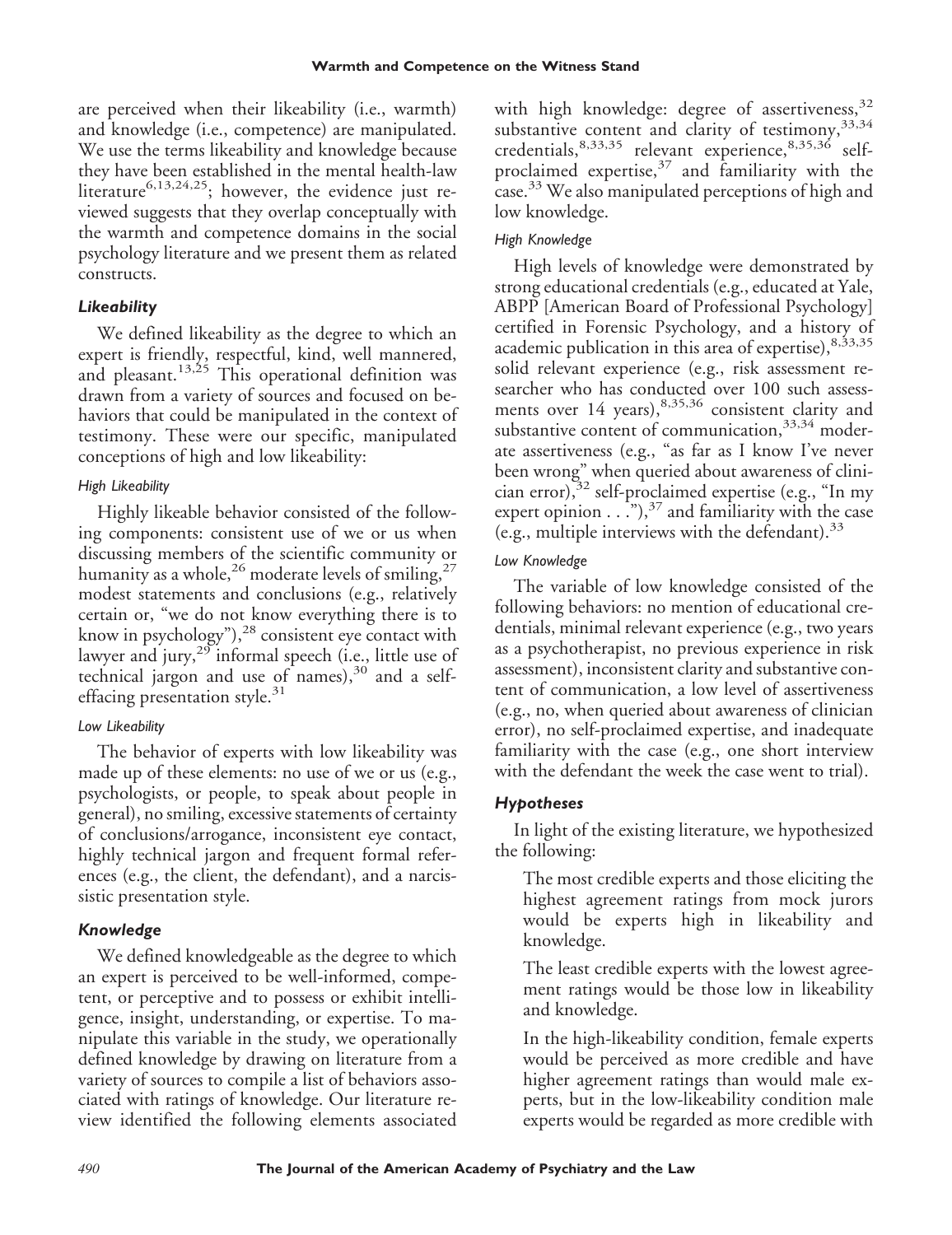higher agreement ratings than would female experts.

No interaction between gender and the knowledge of the expert.

Female experts high in likeability but low in knowledge would be viewed as equally credible and elicit equal agreement ratings when compared with male experts. Although SCM would predict women would be more credible than men with this combination of likeability and knowledge, $17$  social role theory would predict that the man would be perceived as more competent, due to the perception that the role of the expert is a masculine one. Therefore, we predicted that both theories would be true, washing out any difference for this particular combination.

Males and females high in knowledge but low in likeability would be regarded as equally credible and would elicit equal agreement ratings.

## **Method**

## *Participants*

Undergraduate students ( $n = 265$ ) at a large public university in Alabama were recruited through the Psychology Subject Pool and participated for course credit. The gender composition of our sample was almost evenly split (51% female) and ranged in age from 18 to 36 years (mean (M) 19.64; SD 2.01). Seventy-six percent were Caucasian, 16 percent were African-American, and 8 percent were from other ethnic backgrounds. The Supreme Court decided in *Witherspoon v. Illinois* <sup>38</sup> that jurors in capital murder trials must be death qualified; that is, they must be willing and able to consider capital punishment. Because our stimulus material was based on the sentencing phase of a capital murder trial, those individuals who indicated absolute opposition to the death penalty were not included in our analyses ( $n = 25$ , reducing the total sample size from 290 to 265). Data from participants ineligible based on the *Witherspoon* criteria were equally distributed across our design, and their data did not significantly differ from those of the eligible participants on any demographic variable in our dataset. It should be noted that Alabama, where the participants for this study were sampled, is a state in which defendants can be sentenced to death if convicted of a capital crime.

#### *Stimuli*

This study was a 2 (male vs. female expert)  $\times$  2 (high vs. low likeability)  $\times$  2 (high vs. low knowledge) between-subjects factorial design. We developed eight videos, each approximately seven minutes long, to match the eight conditions of the study. The script for the videos was adapted from an actual jury sentencing proceeding described by Krauss and Sales.<sup>39</sup> Previous research has successfully used the same basic script to examine expert witness credibility.<sup>6,24,25</sup> The script portrays a forensic expert witness testifying about his or her evaluation of a convicted murderer and about the defendant's likelihood of committing future violent acts. The expert testifies under both direct and cross-examination. For each condition, knowledge and likeability of the witness were manipulated. One male expert and one female expert matched for age, race, clothing, and attractiveness were filmed in each condition.

## *Materials*

## *Witness Credibility Scale*

The Witness Credibility Scale (WCS) was used to assess the credibility of the expert. $13$  The scale contains 20 bipolar adjectives on a 10-point Likert scale. Higher scores indicate greater credibility ratings. A few examples of these bipolar adjectives include: unkind  $(1)$  to kind  $(10)$ ; dishonest  $(1)$  to honest  $(10)$ ; and shaken (1) to poised (10). Factor analysis identified four independent domains: trustworthiness, confidence, likeability, and knowledge.<sup>13</sup> Alpha coefficients were reported for each domain as follows: confidence (.88), likeability (.86), trustworthiness (.93), knowledge (.86), and overall credibility (.95).

#### *Sentencing Ratings*

Participants were asked to write down a percentage (1%–100%) indicating how likely they thought the defendant was to commit future acts of violence. The expert in the video testified about the substantial likelihood that the defendant would reoffend, and so this question allowed us to assess the substantive agreement of the participant with the expert witness; in effect, how believable the expert was. Participants were also asked to rate on Likert-type scales how likely they would be to sentence the defendant to the death penalty or to life in prison without the possibility of parole (LWOP). These are the only two sentencing options available to defendants found guilty of capital murder.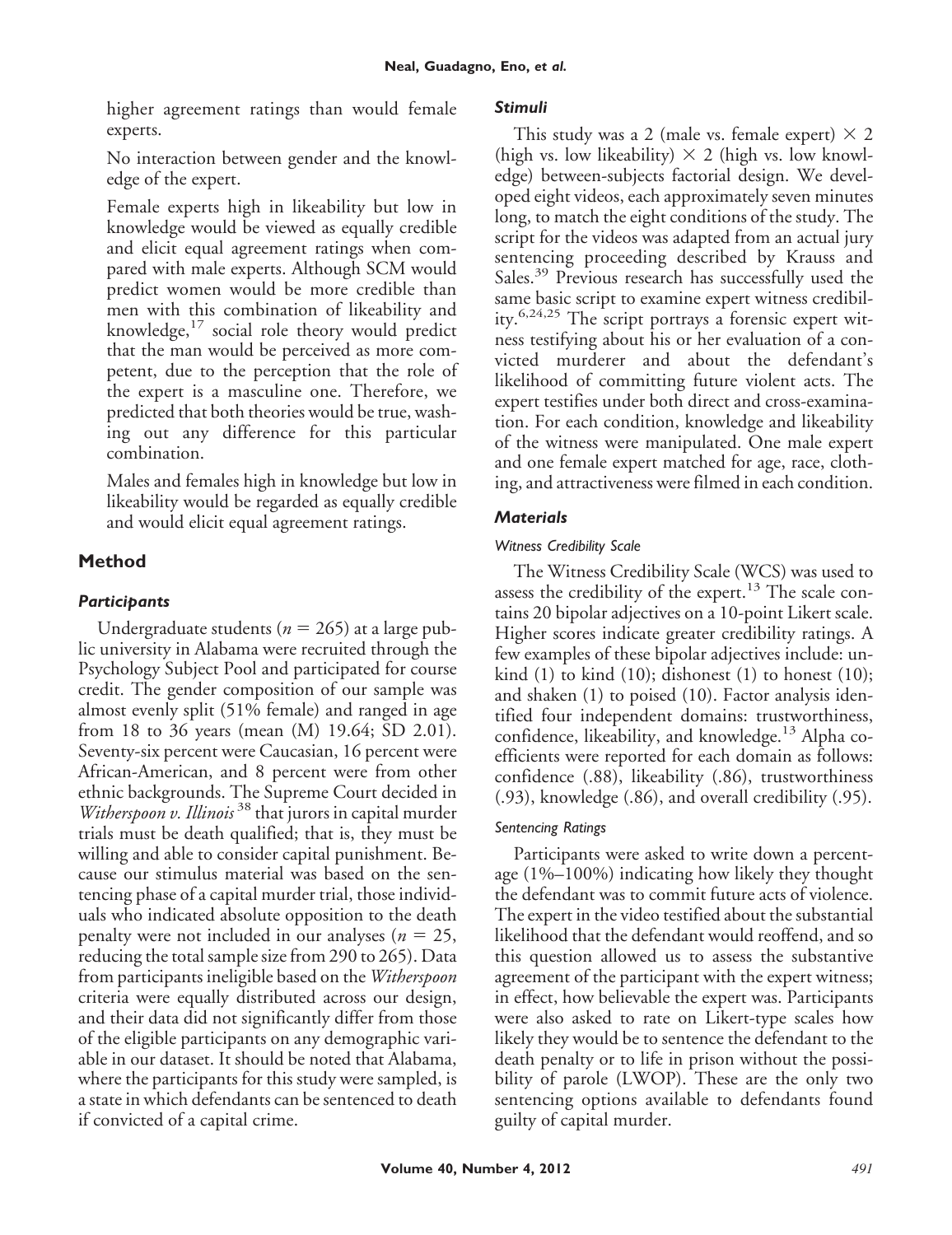#### *Demographics*

A basic demographic questionnaire eliciting the participant's gender, age, and level of agreement with the death penalty was included to assess possible differences between subject groups.

#### *Manipulation Check*

A manipulation check allowed us to assess the strength of the manipulations. Participants rated three questions on 10-point Likert-type scales: How likeable did you find this expert witness? (not at all likeable (1) to extremely likeable (10)); how knowledgeable did you find this expert witness? (not at all knowledgeable (1) to extremely knowledgeable (10)); and how physically attractive did you find this expert witness? (not at all attractive (1) to extremely attractive (10)). We controlled for the biasing effect of attractiveness because studies have shown that attractive people are judged more favorably than unattractive people.<sup>40,41</sup>

#### *Procedure*

As per the approved institutional review board protocol for this study (approval was granted by the University of Alabama Institutional Review Board), participants were provided with information about the study procedures and provided informed consent before viewing a randomly assigned video condition. After watching the video, they individually completed the questionnaires, including the Witness Credibility Scale,  $13$  a sentencing rating form that included both a sentencing decision and a rating (0%– 100%) of substantive agreement with the experts' testimony, basic demographics, and the manipulation check. At the completion of the study, the participants were debriefed.

#### **Results**

#### *Pilot Study*

We conducted a between-subjects multivariate analysis of variance (MANOVA) to compare mock juror ratings ( $n = 22$ ) of still photographic images of each expert witness, to ensure that the experts were matched on credibility, likeability, knowledge, attractiveness, jurors' substantive agreement with the expert, and juror's recommended sentence, before commencing data collection with the videos. Results indicated that there were no significant differences based on the images of the male and female experts (Wilks' lambda = 0.73,  $F(8,14) = 0.65$ ,  $p = .73$ ,  $\eta_{\rm p}^2 = 0.27$ ).

#### *Primary Analyses*

#### *Manipulation Check*

Our manipulation check items indicated that our manipulations of knowledge and likeability were successful for each expert; that is, the knowledge manipulation worked  $(F(1,262) = 25.79; p < .001;$ high knowledge ( $M = 86.92$ ,  $SD = 14.58$ ) vs. low knowledge ( $M = 75.26$ ,  $SD = 21.40$ )), as did the likeability manipulation  $(F(1,262) = 226.76; p <$ .001; high likeability ( $M = 72.24$ , SD = 25.49) versus low likeability ( $M = 23.34$ , SD = 27.18)). Further support indicating that we successfully manipulated these individual constructs is that the likeability manipulation did not affect the knowledge ratings  $(F(1,262) = 2.19; p = .14)$  and the knowledge manipulation did not affect the likeability ratings  $(F(1,262) = .03; p = .87)$ .

#### *Main Analyses*

For our primary analyses, we conducted a MANOVA with our three independent variables (gender: male vs. female expert; likeability condition: high vs. low likeability; and knowledge condition: high vs. low knowledge) on our collection of dependent variables (WCS score, rating of substantive agreement with the expert, and a continuous sentencing variable). In the initial model, we examined whether participant age, gender, or race moderated any of our effects. They did not, and so we did not include them in our final models. Significant multivariate main effects emerged for knowledge condition (Wilks' lambda = 0.95;  $F(3,231) = 4.05$ ;  $p =$ .008,  $\eta_p^2 = 0.05$ ) and likeability condition (Wilks' lambda = 0.71;  $F(3,231) = 31.71$ ;  $p < .001$ ;  $\eta_p^2 =$ 0.29). These multivariate findings indicate that the knowledge and likeability manipulations were each significantly related to at least one of the dependent variables, which we explore further later. The main effect of gender of expert was not significant (Wilks' Lambda = 0.97;  $F(3,231) = 2.07$ ;  $p = .11$ ,  $\eta_p^2 =$ 0.03) indicating that expert gender was not systematically related to any of our dependent variables.

We then conducted targeted univariate planned comparisons to test our *a priori* hypotheses. Our first hypothesis, that the most credible experts would be those high in both likeability (e.g., warmth) and knowledge (e.g., competence) was supported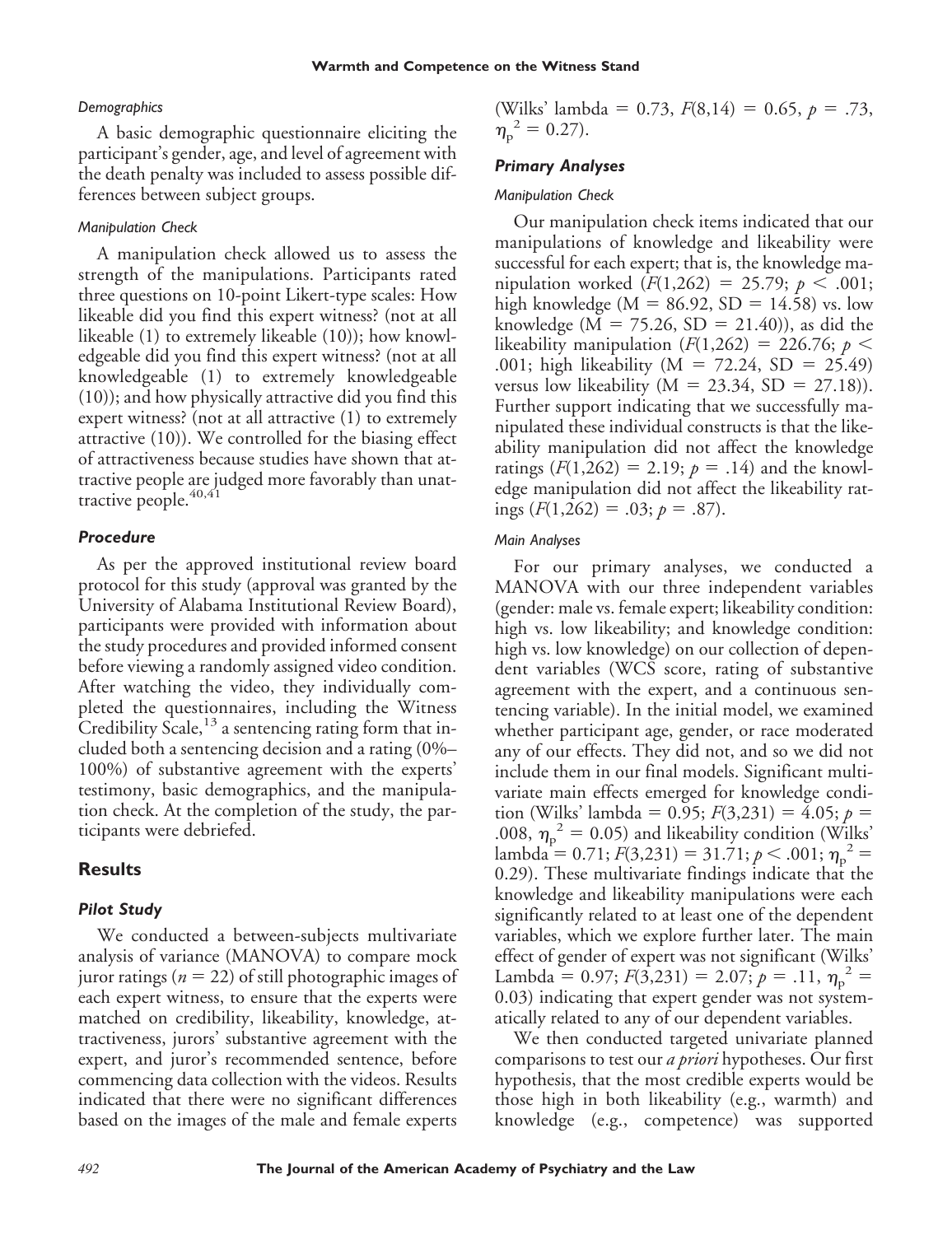$(F(1,233) = 3.69; p = .05; \eta_p^2 = 0.02)$ ). The expert who was highly likeable and highly knowledgeable was rated as significantly more credible  $(M = 8.14,$  $SD = 1.04$ ) than any of the other three combinations of likeability and knowledge (range of the mean 6.22–7.71, range of the  $SD = 1.02-1.28$ ). Although we expected that the pattern of results for participant ratings of testimony agreement would parallel the credibility result findings, no significant differences emerged in agreement ratings based on the likeability or the knowledge of the experts.

Our second hypothesis, that the least credible experts would be those low in both likeability and knowledge, was also supported  $(F(1,233) = 9.29;$  $p = .003$ ;  $\eta_p^2 = 0.04$ ). The expert who was both low in knowledge and likeability was rated as significantly less credible ( $M = 6.22$ ,  $SD = 1.28$ ) than any of the other three combinations of likeability and knowledge (range of the mean  $= 6.81-8.14$ ; range of the  $SD = 1.02-1.27$ . As with the first hypothesis, no significant differences emerged in agreement ratings based on likeability or knowledge of the experts.

We found partial support for our third hypothesis, which predicted that the likeability of the expert would differentially affect credibility ratings of the male and female experts and ratings of agreement with expert testimony. In the low likeability condition, the female expert was rated as less credible  $(M = 6.25, SD = 1.21)$  than the male expert  $(M =$ 6.69; SD = 1.18;  $F(1,233) = 4.96$ ;  $p = .027$ ;  $\eta_p^2 =$ 0.02), and the participants agreed more with the male expert ( $M = 73.37$ ,  $SD = 17.50$ ) than with the female expert ( $M = 66.31$ ,  $SD = 15.43$ ;  $F(1,233) =$ 5.92,  $p = .016$ ,  $\eta_p^2 = .03$ ). Although we expected that the female expert would be regarded as more credible than the male expert in the highly likable condition, there were no differences in credibility ratings ( $F(1,233) = 0.84; p = 0.36; \eta_p^2 = 0.02$ ), nor were there differences in participant agreement ratings ( $F(1,233) = 2.93; p = .09; \eta_p^2 = .01$ ).

The fourth hypothesis predicted no interaction between gender of expert and knowledge. According to the MANOVA results just described, this hypothesis was supported: no significant effects were found for our collection of dependent variables (Wilks' lambda = 0.99;  $F(3,231) = .74; p = .53; \eta_p^2 =$ 0.01). However, we noted an interesting pattern in the univariate results, which we describe later, in the Exploratory Findings section.

Our fifth hypothesis predicted no differences in credibility ratings or ratings of agreement for the male and female experts in a three-way interaction between expert gender, low knowledge, and high likeability. This hypothesis was supported, as no differences emerged in credibility ratings between the male expert ( $M = 7.92$ ,  $SD = 1.19$ ) and the female expert (M = 7.52, SD = 1.32;  $F(1,233) = 1.68; p =$ .20;  $\eta_p^2 = .07$ ), and no differences emerged in percentage of agreement with the male expert  $(M =$  $76.12$ , SD = 16.37) and female expert (M = 70.34; SD = 17.34;  $F(1,233) = 1.47; p = .23; \eta_p^2 = .01$ .

We predicted that highly knowledgeable but unlikeable experts, whether they were men or women, would be regarded as equally credible and would elicit similar ratings of substantive agreement. The data support this hypothesis for credibility ratings  $(F(1,233)) = 1.01; p = .32; \eta_p^2 = 0.01$ , where no differences emerged in credibility ratings of the male expert ( $M = 6.96$ ,  $SD = 1.02$ ) and female expert  $(M = 6.66, SD = 1.04)$ . The data also support the hypothesis for agreement  $(F(1,233) = 2.04; p = .16;$  $\eta_{\rm p}^2$  = 0.01), with no differences in agreement with the male ( $M = 73.79$ , SD 15.39) versus the female  $(M = 67.68, SD = 15.37)$  experts. An interesting note is that the woman was never rated as more credible than the man in any analysis, and under no conditions did participants indicate more agreement with the female expert than the male.

#### *Exploratory Analyses*

We explored how the gender of the expert and manipulations of likeability and knowledge affected a continuous sentencing rating. Because of the sparse literature on this topic, we treated this query as an exploratory research question. We included the sentencing decision as a dependent variable in the factorial MANOVA, when conducting the *post hoc* analyses. Results did not reveal any significant main effect or interaction for this outcome variable.

Although we made a few *a priori* predictions about the interactions between expert gender, knowledge, and likeability, we did not formulate many specific hypotheses about how the male and female experts would differ in the low-knowledge and -likeability conditions. Our exploratory analyses revealed a consistent pattern of results uniformly in favor of men within these conditions (i.e., low knowledge and low likeability; see Fig. 1). For instance, participants rated the low-knowledgeable male expert as signifi-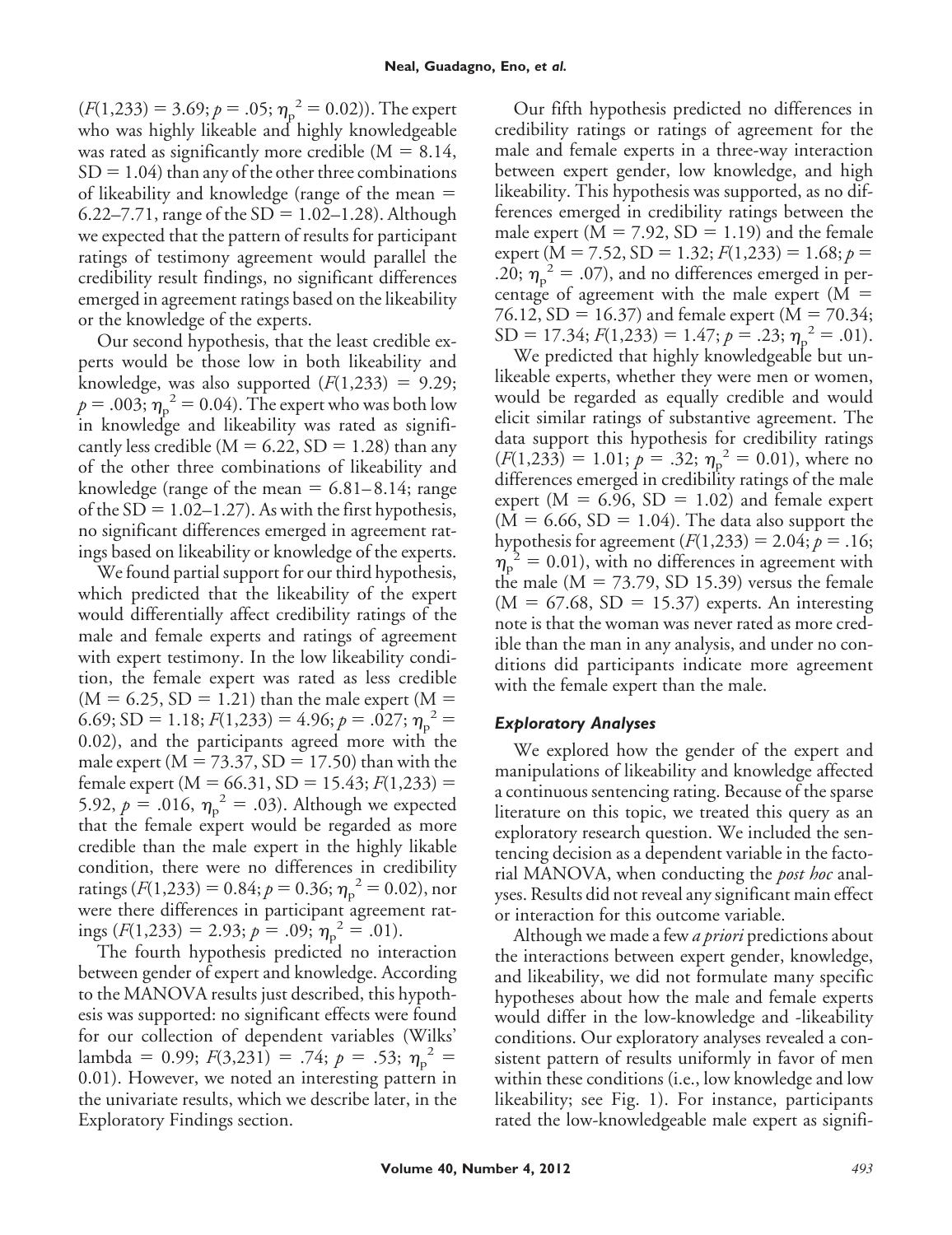#### **Warmth and Competence on the Witness Stand**



**Figure 1.** Interaction between the expert's gender, knowledge, and likeability on credibility ratings and percentage agreement with the expert.

cantly more credible ( $M = 7.06$ ,  $SD = 1.41$ ) than the comparable female ( $M = 6.71$ ,  $SD = 1.53$ ;  $F(1,233) = 5.94; p = .016; \eta_p^2 = .03$  and participants also agreed more with the substantive content of the low knowledgeable male's testimony  $(M =$ 74.28,  $SD = 18.0$ ) than with the comparable female's ( $M = 68.02$ ,  $SD = 16.66$ ;  $F(1,233) = 5.16$ ;  $p = .024; \eta_{\rm p}^{\ \ 2} = .02$ ). The same pattern emerged for the experts low in likeability: participants rated the male expert as more credible than the female and, consistent with Hypothesis 3, agreed more with him. Further, when the expert was both low in likeability and knowledge, participants found the male expert significantly more credible ( $M = 6.49$ ,  $SD = 1.26$ ) than the female expert  $(M = 5.87, SD = 1.25;$  $F(1,233) = 4.83; p = .029; \eta_p^2 = .02$ . Likewise, the participants agreed significantly more with the substantive content of the low likeablity and low in knowledge male expert  $(M = 73.05, SD = 19.11)$ compared with the corresponding female expert  $(M = 65.03, SD = 15.65; F(1,233) = 4.17; p =$ .042;  $\eta_{\rm p}^2 = .02$ ; see Fig. 1).

While conducting our data analyses, we noticed that the participants' credibility evaluations had a larger amount of variability between the low  $(M =$ 6.49, SD = 1.21)- and high (M = 7.93, SD = 1.17)-likeability conditions than between the low  $(M = 6.89, SD = 1.47)$ - and high  $(M = 7.48, SD =$ 1.27)-knowledge conditions. Based on the differences observed in these ranges, we decided to explore how likeability and knowledge would each uniquely account for the total credibility score, as well as how much variability they could account for together in the total credibility score. To explore this question, we conducted a multiple regression between the likeability manipulation check rating, the knowledge manipulation check rating, and the total credibility score.

The results indicated that the full  $R^2 = .602$ , indicating that the model (i.e., regressing the likeability and knowledge ratings on total credibility) accounted for 60.2 percent of the variability in total credibility score. Thus, likeability and knowledge jointly explained a significant amount of variability in the total credibility score  $(F(2, 238) = 180.30; p <$ .001). To explore the unique ability of each predictor, we performed a stepwise regression, in which likeability rating was entered in the first step and was joined by knowledge in the second step. The *R<sup>2</sup>* value for likeability alone was 0.509, a substantial portion of variance in the full model. When knowledge was added in, the  $R^2$  change was small ( $\Delta = 0.093$ ) but significant  $(F(1,238) = 55.90, p < .001)$ . These results suggested that while likeability accounted for most of the variability in judgments of expert witness credibility, knowledge added a small but unique ability to explaining the variance incredibility ratings.

#### **Discussion**

Previous work has identified warmth and competence as factors accounting for a large portion of the variance in perceptions of others.<sup>9-13</sup> Consistent with these reports, we found that experts high in likeability and knowledge were viewed as the most credible, whereas those experts low on these dimensions were seen as the least credible. This finding replicates the person-perception literature and extends it by showing how warmth and competence overlap with likeability and credibility in the psycholegal domain.

With respect to gender differences in evaluations of our expert witnesses, our results revealed that par-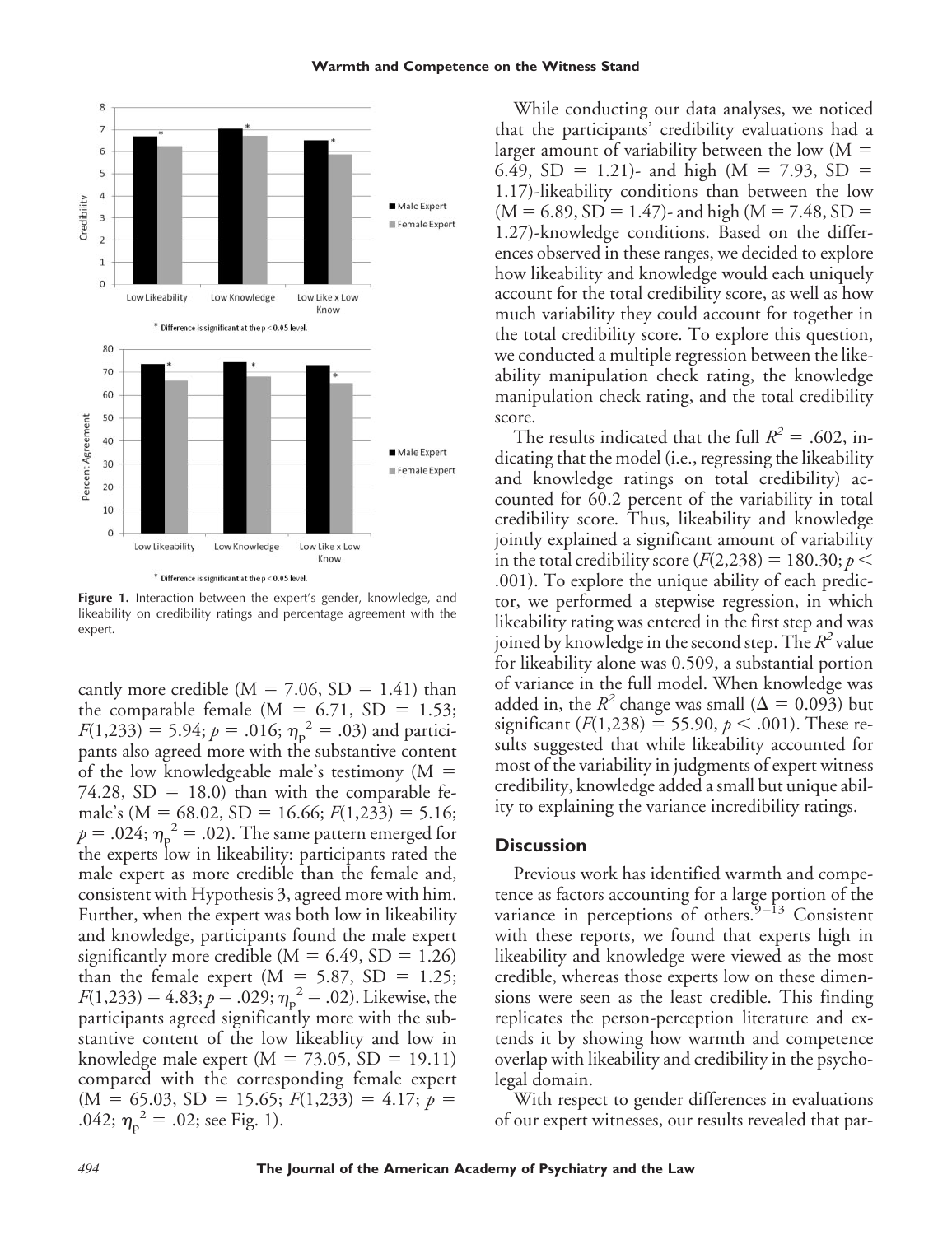ticipants evaluated men and women differently when in the role of an expert and when appearing low in likeability or knowledge. The primary implication from this study is that gender of an expert witness matters, but only when the expert is not both high in likeability (e.g., warmth) and knowledge (e.g., competence). In general, our results revealed that women fared more poorly than men, consistent with the literature. We take a social role theory perspective<sup>16</sup> on these findings and suggest that this was the case because the women were in a masculine occupational role, that of an expert witness, and violated normative expectations for likeability. Further, the domain of this case may have been masculine, in that the expert testified about violent recidivism. Had the domain of the case been more stereotypically feminine (e.g., perhaps child abuse), the pattern of results might have differed.<sup>42,43</sup>

This rationale is further supported by the fact that our pilot study found that without the occupational domain, participants evaluated the experts similarly. That we included only one domain of testimony, that of violent recidivism in a capital murder sentencing context, is a limitation of this study. The  $SCM<sup>14,17</sup>$  predicts that women must be viewed as both warm and competent to compare favorably to men. Perhaps future research can provide more opportunities for male and female experts to demonstrate credible warmth and competence by allowing them to testify in cases with more stereotypical feminine and masculine domains.

The range of credibility assessments for expert knowledge in this study was relatively restricted, which suggests that the participants accepted witnesses as experts and perceived of them as knowledgeable, even when their credentials and relevant experience were not objectively impressive. Although jurors may have had difficulty critically evaluating an expert's knowledge, likeability is a peripheral cue, and therefore easier to evaluate with minimal information processing.<sup>44,45</sup> The notion that jurors process expert knowledge and likeability information using potentially different processes within the dualprocess model of persuasion (i.e., peripheral and central routes) is speculative on our part; still, the data support this interpretation. Future research on perceptions of expert witnesses should include specific measures such as cognitive responses $46$  that provide more direct evidence on this finding.

Our second hypothesis, that the least credible experts would be those low in both likeability and knowledge, was supported; however, the expected parallel pattern of results for participant ratings of testimony agreement did not emerge. Perhaps instead of using peripheral processing, the mock jurors used central processing in their ultimate task of evaluating the evidence and deciding how much they agreed with the experts.<sup>46</sup> Alternatively, experts low in knowledge and likeability may have still reached the minimum threshold for the mock jurors to evaluate them as experts. This pattern may have been particularly likely, given that the expert witnesses were in their mid-50s and may have received a boost in perceived credibility owing to age. If this was the case, it would follow that differences in substantive agreement may not be affected by manipulations of peripheral cues such as likeability and knowledge. These possibilities suggest avenues for further research to explore why manipulations of likeability and knowledge may affect credibility ratings but not affect substantive agreement with expert testimony.

Although intermediate decisions yielded the expected results (i.e., credibility ratings and substantive agreement), when it came to the ultimate decision a juror must make (the sentence, in this case), no significant differences were found. These findings suggest that although stereotypes of men and women may influence intermediate judgments, ultimate decisions may not be influenced by such stereotypic cues. Similar patterns of results have been found in other studies: although successful manipulations may affect verdict or credibility ratings, one does not always translate into the other.<sup>47,48</sup> It is possible that, in a different case context with more salient gender cues, ultimate decisions could be affected as well. For instance, a rape, domestic violence, or child abuse case might elicit different results in which both intermediate and ultimate judgments are affected by stereotypic cues.

The likeability and knowledge manipulations have been well developed, used in prior research, and yielded successful manipulation checks in the present investigation. These successful experimental manipulations provide interpretive insight about the causal relations between expert gender, expert likeability, and expert knowledge on perceptions of credibility and case-related decision-making, results that cannot be obtained without sacrificing ecological validity to some extent. With regard to external validity, the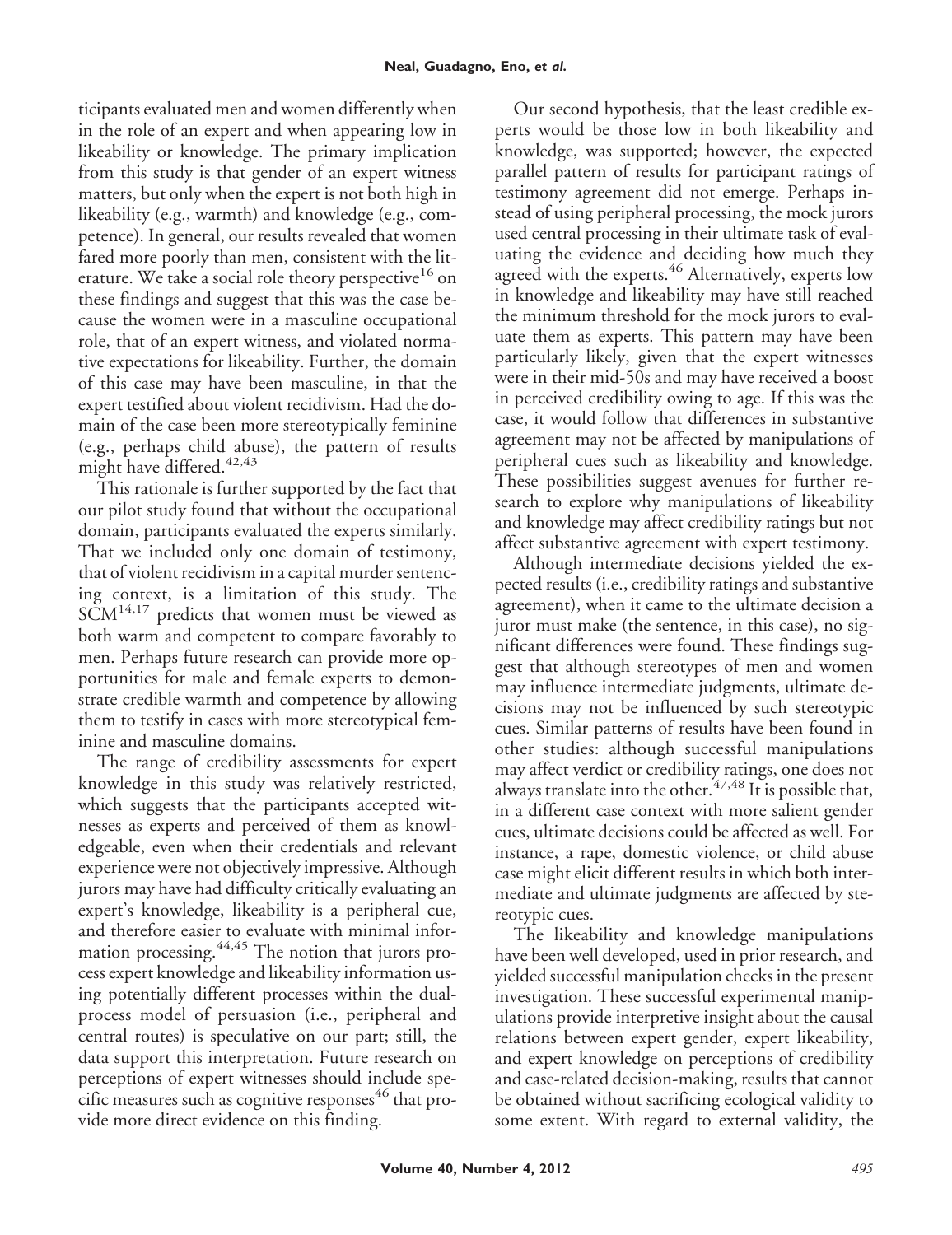video-taped conditions were set in a realistic context, a witness stand in the Witness Research Lab, to provide the appearance of an authentic courtroom. Further, the expert witnesses were portrayed as forensic clinical mental health professionals with experience in testifying in court.

Although this study presents findings potentially relevant to men and women who testify in court, the study limitations may prevent the generalizability of the results to some extent. Our efforts to enhance external validity did not capture several important elements of capital trials. For instance, the dynamic of jury deliberation was not accounted for. Had the mock jurors discussed decision-making processes, the effect of our manipulations may have been different. Using a college student sample also may have limited the generalizability of the results. Studies that rely on undergraduate mock jurors to try to capture the trial process are limited by several internal and external validity concerns.<sup>49</sup> Consistent with the analysis by Wiener and colleagues,<sup>49</sup> these findings should be followed by an empirical examination of these hypotheses with a more representative sample and more realistic trial processes. Finally, although we conducted a manipulation check to see whether still images of the experts in this study elicited differential perceptions, future research should include multiple sample stimuli rather than a single instance of each stimulus category (e.g., at least two women and two men). $50$ 

In conclusion, we found that likeability and knowledge are important for expert witness credibility, for both men and women. More research is needed to explore mock jurors' and actual jurors' cognitive responses in evaluating male and female expert witnesses. What is it that drives differential perceptions of male and female experts? Perhaps future research can provide more opportunities for both to demonstrate credible warmth and competence by allowing them to testify in cases with more stereotypical feminine and masculine domains.

#### **Acknowledgments**

Special thanks to Drs. Patricia Parmelee and James C. Hamilton for testifying as mock expert witnesses in this study and to undergraduate research assistants Matthew Jones, Katherine O'Brien, and Wyley Shreves for help with data collection and entry.

#### **References**

1. Eagly AH, Karau SJ: Role congruity theory of prejudice toward female leaders. Psychol Rev 109:573–98, 2002

- 2. Eagly AH, Makhijani MG, Klonsky BG: Gender and the evaluation of leaders: a meta-analysis. Psychol Bull 111:3–22, 1992
- 3. Guadagno RE, Cialdini RB: Gender differences in impression management in organizations: a qualitative review. Sex Roles 56: 483–94, 2007
- 4. Kipnis D, Schmidt S: Upward-influence styles: relationship with performance evaluations, salary, and stress. Admin Sci Q 33:528 – 42, 1988
- 5. Larson BA, Brodsky SL: When cross-examination offends: How men and women assess intrusive questioning of male and female expert witnesses. J Appl Soc Psychol 40:811–30, 2010
- 6. Neal TMS, Brodsky SL: Expert witness credibility as a function of eye contact behavior and gender. Crim Just Behav 35:1515–26, 2008
- 7. Schuller RA, Terry D, McKimmie B: The impact of expert testimony on jurors' decisions: gender of the expert and testimony complexity. J Appl Soc Psychol 35:1266 – 80, 2005
- 8. Fed. R. Evid. 702
- 9. Wojciszke B, Bazinska R, Jaworski M: On the dominance of moral categories in impression formation. Pers Soc Psychol Bull 24:1251–7, 1998
- 10. Fiske ST, Cuddy AJC, Glick P, *et al*: A model of (often mixed) stereotype content: competence and warmth respectively follow from perceived status and competition. J Pers Soc Psychol 82: 878 –902, 2002
- 11. Fiske ST, Xu J, Cuddy AJC, *et al*: (Dis)respecting versus (dis)liking: status and interdependence predict ambivalent stereotypes of competence and warmth. J Soc Issues 55:473– 89, 1999
- 12. Cuddy AJC, Fiske ST, Kwan VSY,*et al*: Stereotype content model across cultures: towards universal similarities and some differences. Br J Soc Psychol 48:1–33, 2009
- 13. Brodsky SL, Griffin MP, Cramer RJ: The Witness Credibility Scale: an outcome measure for expert witness research. Behav Sci Law 28:892–907*,* 2010
- 14. Fiske ST, Cuddy AJC, Glick P: Universal dimensions of social cognition: warmth and competence. Trends Cogn Sci 11:77– 83, 2006
- 15. Cuddy AJC, Fiske ST, Glick P: The BIAS map: behaviors from intergroup affect and stereotypes. J Pers Soc Psychol 9:631– 48, 2007
- 16. Eagly AH: Sex Differences in Social Behavior: A Social-Role Interpretation. Hillsdale, NJ: Erlbaum, 1987
- 17. Cuddy AJC, Fiske ST, Glick P: When professionals become mothers, warmth doesn't cut the ice. J Soc Issues 60:701–18, 2004
- 18. Bridges J, Etaugh C, Barnes-Farrell J: Trait judgments of stay-athome and employed parents: a function of social role and/or shifting standards? Psychol Women Q 26:140 –50, 2002
- 19. Eagly AH, Steffen VJ: Gender stereotypes stem from the distribution of women and men into social roles. J Pers Soc Psychol 46:735–54, 1984
- 20. Eagly AH, Steffen VJ: Gender and aggressive behavior: a metaanalytic review of the social psychological literature. Psychol Bull 100:309 –30, 1986
- 21. Eckes T: Paternalistic and envious gender stereotypes: testing predictions from the stereotype content model. Sex Roles 23:273– 80, 2002
- 22. Etaugh C, Poertner P: Perceptions of women: influence on performance, marital and parental variables. Sex Roles 26:311–21, 1992
- 23. Etaugh C, Study GG: Perceptions of mothers: effects of employment status, marital status, and age of child. Sex Roles 20:59 –70, 1989
- 24. Cramer RJ, Brodsky SL, DeCoster J: Expert witness confidence and juror personality: their impact on credibility and persuasion in the courtroom. J Am Acad Psychiatry Law 37:63–74, 2009